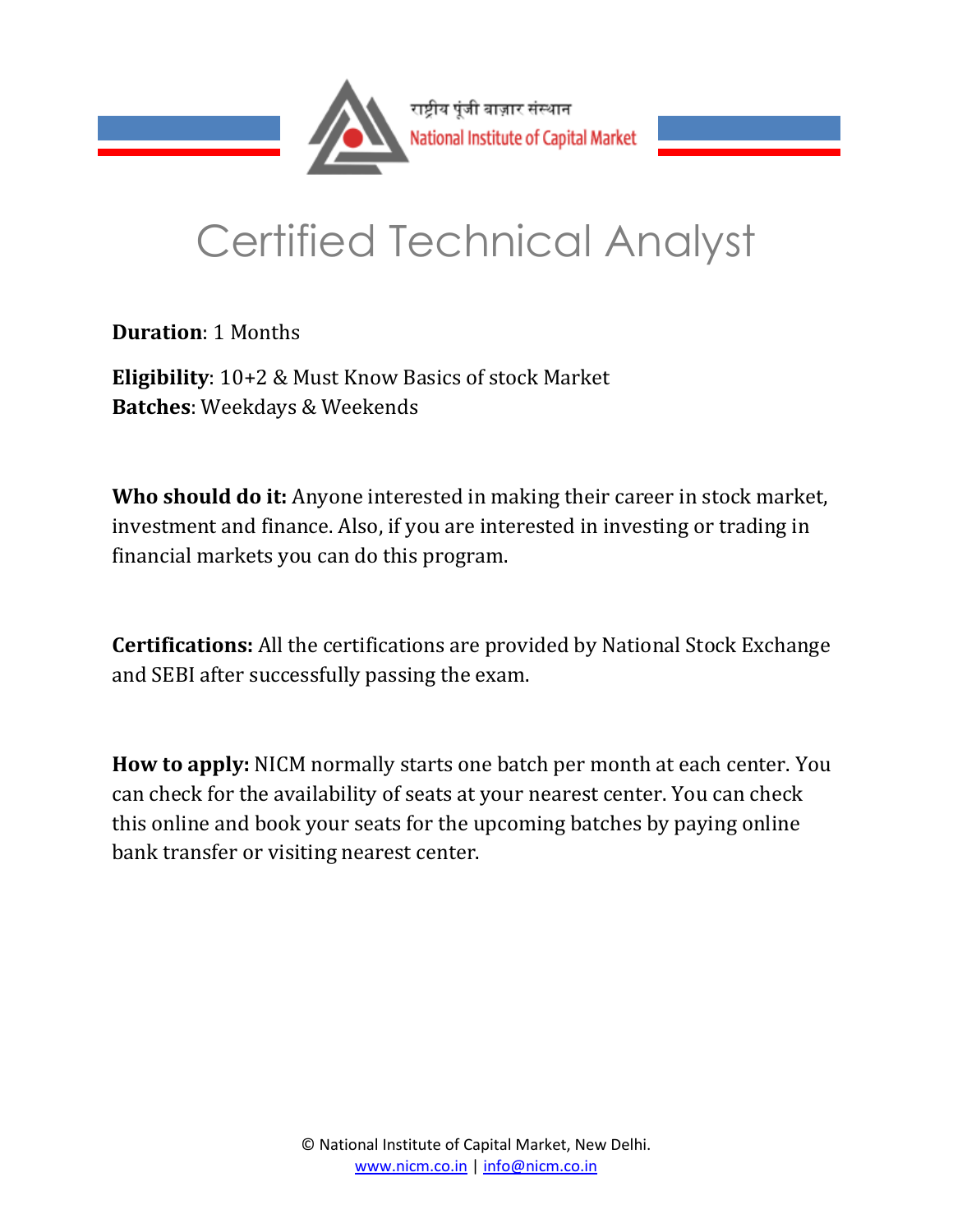

## **Technical Analysis – NSE**

Learn to analyze price charts and pattern and become a certified technical analyst from NSE. You can easily trade in **shares, commodity and forex** after completing this module.

- Dows Theory
- Support & Resistance
- Demand and Supply Zones
- Creating effective trend lines
- Long term trading and Swing Trading System
- Fibonacci Retracement
- **GAP Analysis**
- Understand various types of charts
- Learn candle stick pattern and apply in live market
- Trade using price action theory triangles, wedges, channels and others
- Learn to **do intraday trading in live market**
- **Learn swing trading techniques**
- Learn to use indicators like;
	- o RSI, Moving averages, Bollinger band, MACD, Super trend and more
	- o Pivot Point, PSAR, ATR and more